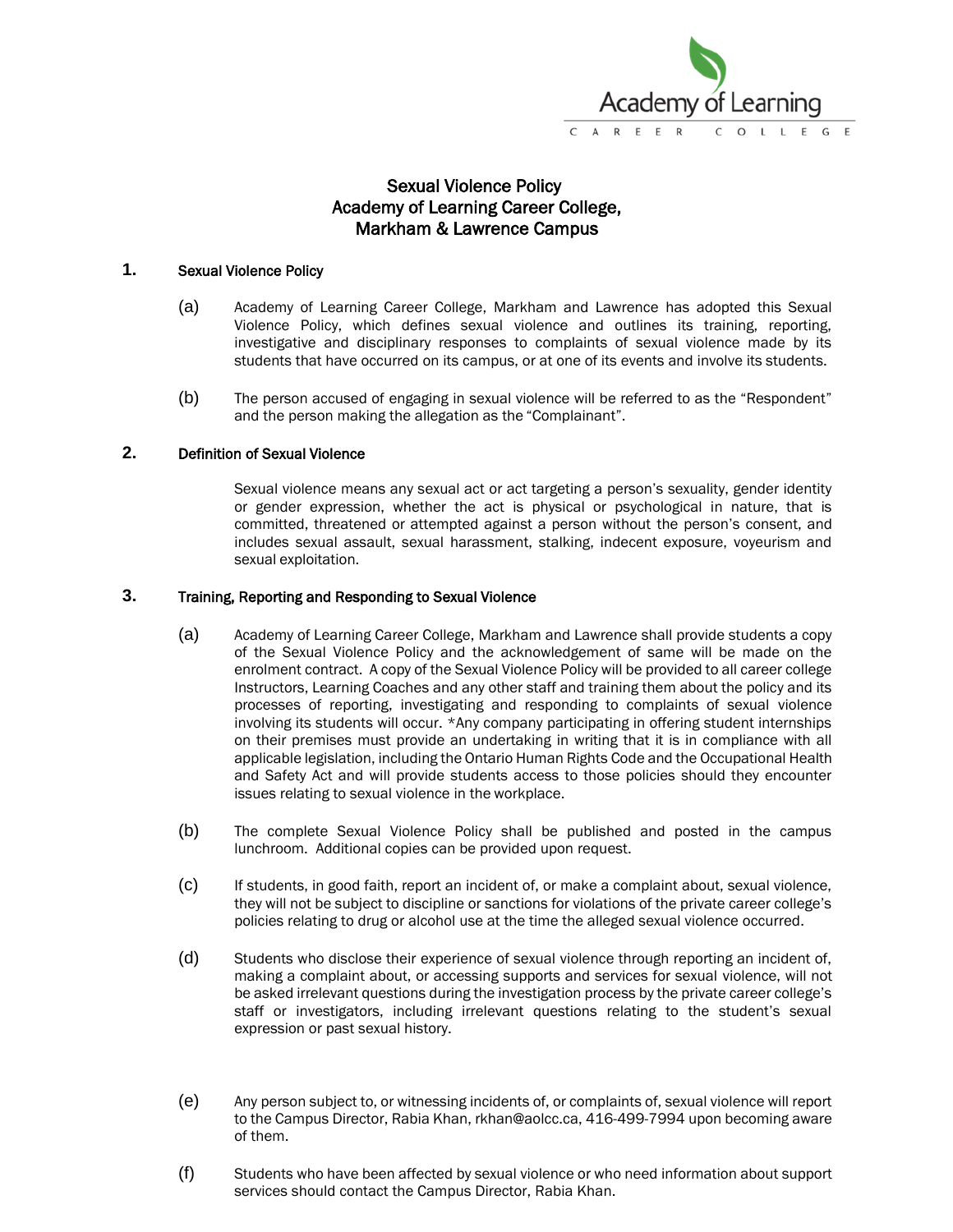

- (g) Subject to Section 4 below, to the extent it is possible, Academy of Learning Career College, Markham and Lawrence, will attempt to keep all personal information of persons involved in the investigation confidential except in those circumstances where it believes an individual is at imminent risk of self-harm, or of harming another, or there are reasonable grounds to believe that others on its campus or the broader community are at risk. This will be done by:
	- (A) ensuring that all complaints/reports and information gathered as a result of the complaint/reports will be only available to those who need to know for purposes of investigation, implementing safety measures and other circumstances that arise from any given case; and
	- (B) ensuring that the documentation is kept in a separate file from that of the Complainant/student or the Respondent.
- (h) Academy of Learning Career College, Markham and Lawrence recognizes the right of the Complainant not to report an incident of or make a complaint about sexual violence or not request an investigation and not to participate in any investigation that may occur.
- (i) Notwithstanding (f), in certain circumstances, Academy of Learning Career College, Markham and Lawrence, may be required by law or its internal policies to initiate an internal investigation and/or inform police without the complainant's consent if it believes the safety of members of its campus or the broader community is at risk.
- (j) In all cases, including (f) above, Academy of Learning Career College, Markham and Lawrence will appropriately accommodate the needs of its students who are affected by sexual violence. Students seeking accommodation should contact the Campus Director, Rabia Khan.

In this regard, Academy of Learning Career College, Markham and Lawrence, will assist students who have experienced sexual violence in obtaining counselling and medical care, and provide them with information about sexual violence supports and services available in the community as set out in **Appendix 1** attached hereto. Students are not required to file a formal complaint in order to access supports and services.

## **4.** Investigating Reports of Sexual Violence

- (a) Under this Sexual Violence Policy, any student of Academy of Learning Career College, Markham and Lawrence may file a report of an incident or a complaint to the Campus Director, Rabia Khan, in writing. The other department(s) that may be involved in the investigation are as follows:
	- (i) Human Resources Franchise Support Centre
- (b) Upon receipt of a report of an incident or a complaint of alleged sexual violence being made, the Campus Director, Rabia Khan, will respond promptly and:
	- (i) determine whether an investigation should proceed and if the Complainant wishes to participate in an investigation;
	- (ii) determine who should conduct the investigation having regard to the seriousness of the allegation and the parties involved;
	- (iii) determine whether the incident should be referred immediately to the police;

In such cases or where civil proceedings are commenced in respect of allegations of sexual violence, Academy of Learning Career College, Markham and Lawrence, may conduct its own independent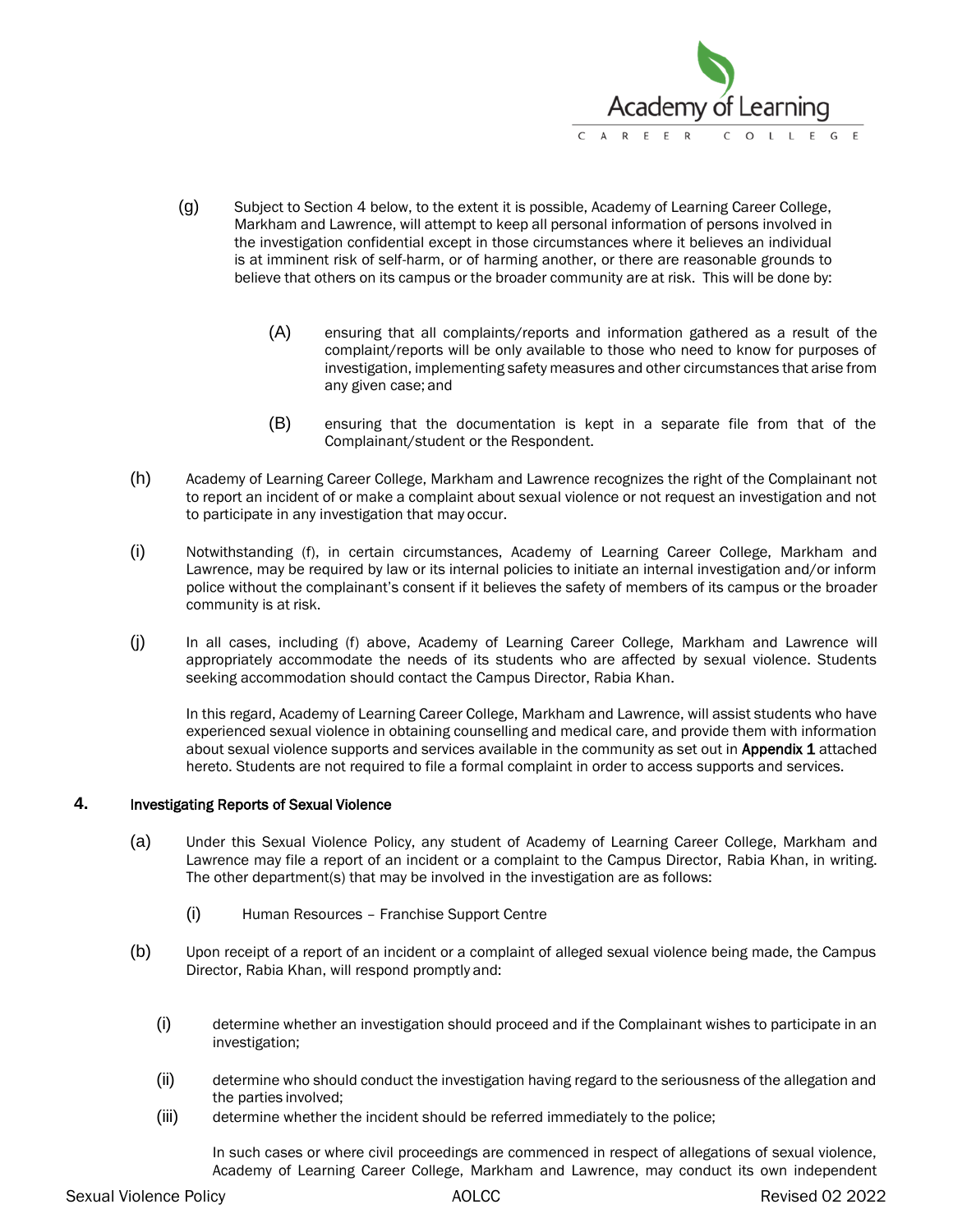

investigation and make its own determination in accordance with its own policies and procedures; and

- (iv) determine what interim measures ought to be put in place pending the investigation process such as removal of the Respondent or seeking alternate methods of providing necessary course studies.
- (c) Once an investigation is initiated, the following will occur:
	- (i) the Complainant and the Respondent will be advised that they may ask another person to be present throughout the investigation;
	- (ii) interviewing the Complainant to ensure a complete understanding of the allegation and gathering additional information that may not have been included in the written complaint such as the date and time of the incident, the persons involved, the names of any person who witnessed the incident and a complete description of what occurred;
	- (iii) informing and interviewing the Respondent of the complaint, providing details of the allegations and giving the Respondent an opportunity to respond to those allegations and to provide any witnesses the Respondent feels are essential to the investigation;
	- (iv) interviewing any person involved or who has, or may have, knowledge of the incident and any identified witnesses;
	- (v) providing reasonable updates to the Complainant and the Respondent about the status of the investigation; and
	- (vi) following the investigation, the Campus Director, Rabia Khan, will:
		- (A) review all of the evidence collected during the investigation;
		- (B) determine whether sexual violence occurred; and if so
		- (C) determine what disciplinary action, if any, should be taken as set out in Section 6 below.

# **5.** Disciplinary Measures

- (a) If it is determined by Academy of Learning Career College, Markham and Lawrence that the Respondent did engage in sexual violence, immediate disciplinary or corrective action will be taken. This may include:
	- (i) disciplinary action up to and including termination of employment of Instructors, Learning Coaches or other staff; or
	- (ii) expulsion of a student; and /or
	- (iii) the placement of certain restrictions on the Respondent's ability to access certain premises or facilities; and/or
	- (iv) any other actions that may be appropriate in the circumstances.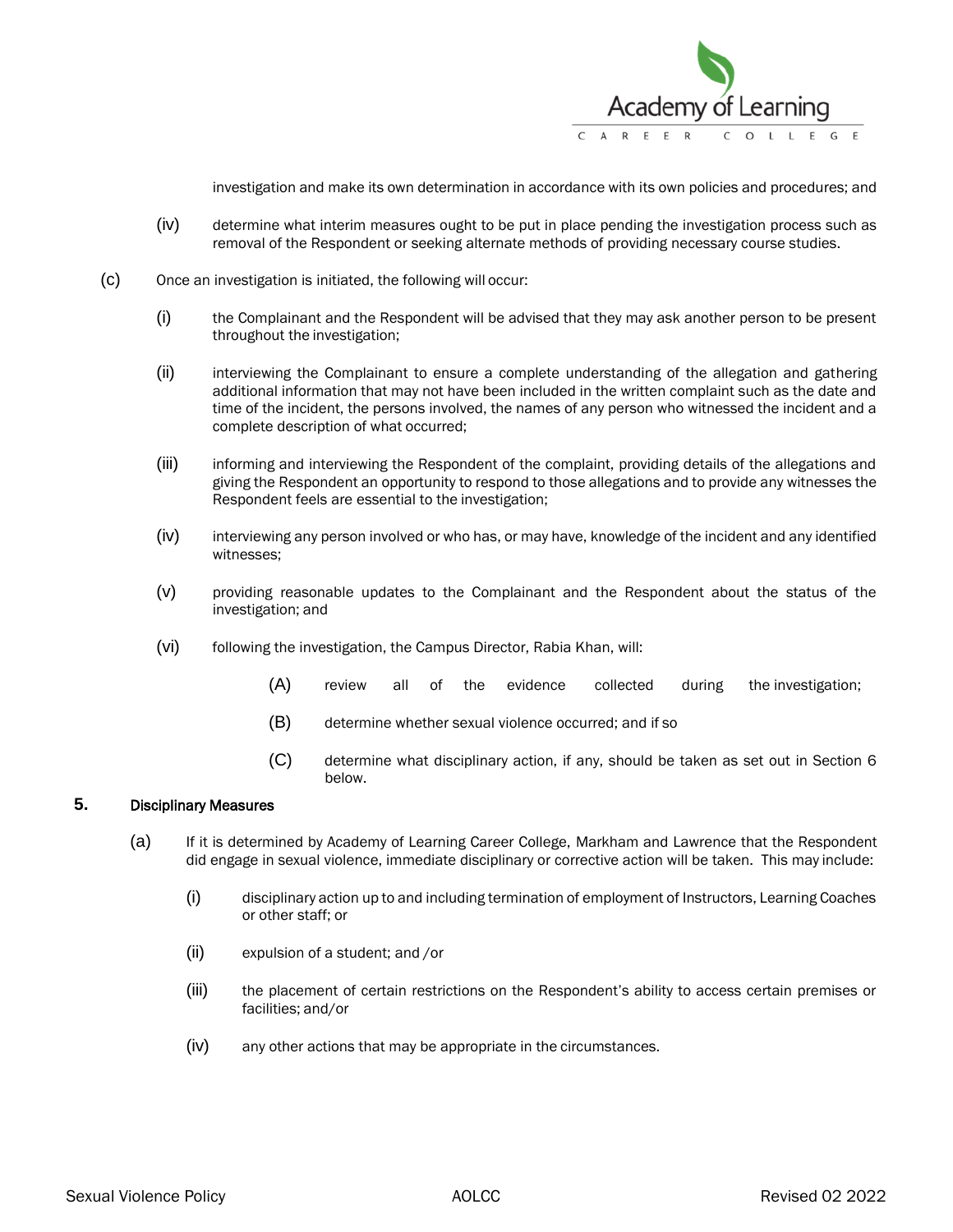

## **6.** Appeal

(a) Should the Complainant or the Respondent not agree with the decision resulting from the investigation, he or she may appeal the decision to the Director of Human Resources within 7 business days by submitting a letter addressed to;

100 York Blvd. Suite 400, Location, ON L4B 1J8 Attention: Director of Human Resources

advising of the person's intent to appeal the decision.

## **7.** Making False Statements

- (a) It is a violation of this Sexual Violence Policy for anyone to knowingly make a false complaint of sexual violence or to provide false information about a complaint.
- (b) Individuals who violate this Sexual Violence Policy are subject to disciplinary and/or corrective action up to and including termination of employment of instructors/Learning Coaches, other staff or expulsion of a student.

### **8.** Reprisal

- (a) It is a violation of this Sexual Violence Policy to retaliate or threaten to retaliate against a complainant who has brought forward a complaint of sexual violence, provided information related to a complaint, or otherwise been involved in the complaint investigation process.
- (b) Individuals who violate the Sexual Violence Policy are subject to disciplinary and /or corrective action, up to and including termination of employment of instructors or staff or expulsion of a student.

#### **9.** Review

- (a) Academy of Learning Career College, Markham and Lawrence shall ensure that student input is considered in the development of its Sexual Violence Policy and every time it is reviewed or amended.
- (b) Academy of Learning Career College, Location shall review its Sexual Violence Policy 3 years after it is first implemented and amend it where appropriate. This date is January 1, 2020.

### **10.** Collection of Student Data

(a) Academy of Learning Career College, Markham and Lawrence shall collect and be prepared to provide upon request by the Superintendent of Private Career Colleges such data and information as required according to Subsections 32. 1 (8), (9), (10) and (11) of Schedule 5 of the Private Career Colleges Act, 2005 as amended.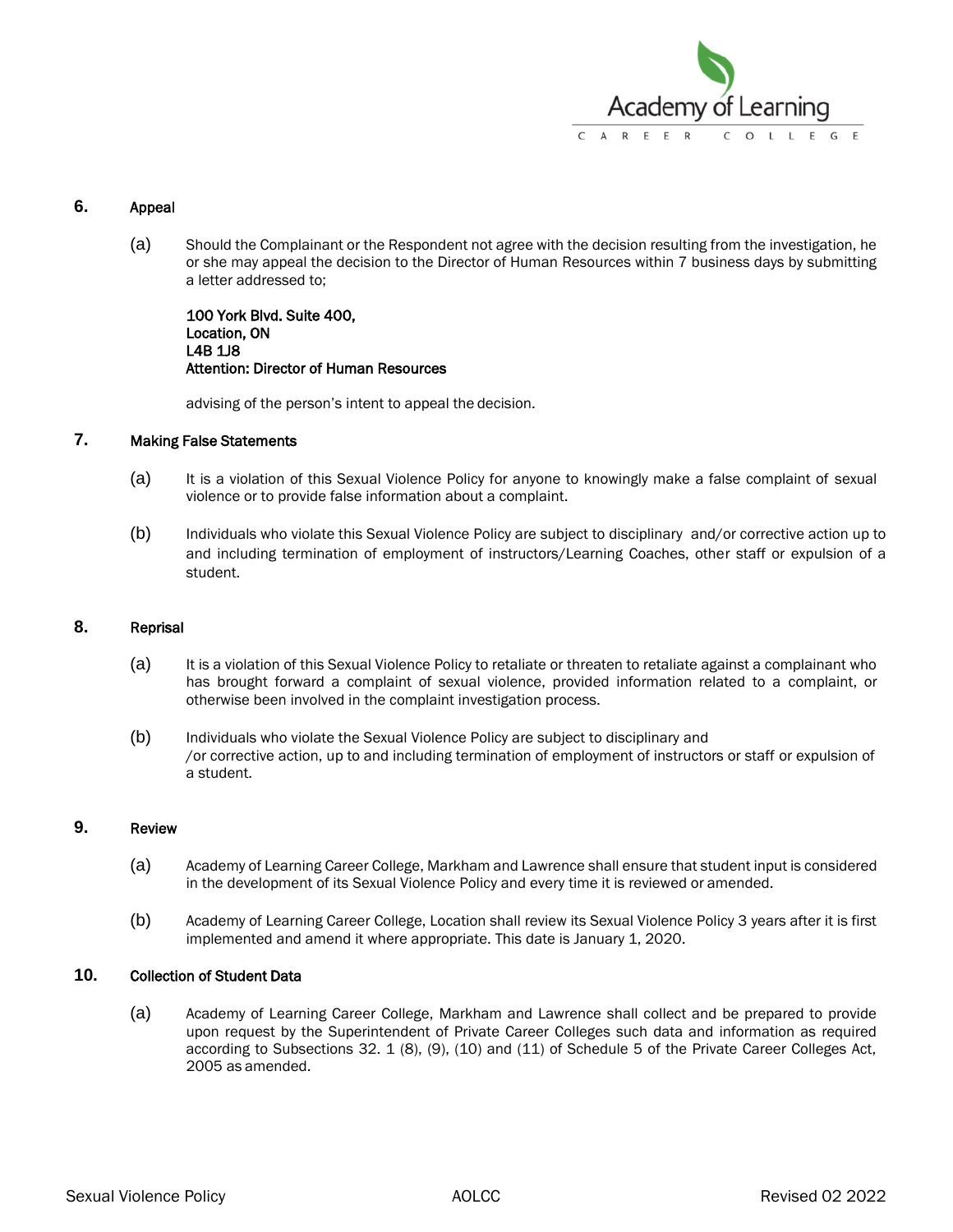

# Appendix 1

The following represents a list of Provincial Rape Crisis Centres that could be provided as resources:

Canadian Association of Sexual Assault Centres Ontario - Provincial

English Assaulted Women's Helpline Toll Free: 1-866-863-0511 #SAFE (#7233) on Bell, Rogers, Fido or Telus mobile TTY: 416-364-8762 [www.awhl.org](file:///C:/Users/user/AppData/Local/Microsoft/Windows/INetCache/Content.Outlook/6RTXJRAE/www.awhl.org)

Français Fem'aide Telephone Toll-Free: 1-877-336-2433 ATS: 1 866 860-7082 [www.femaide.ca](file:///C:/Users/user/AppData/Local/Microsoft/Windows/INetCache/Content.Outlook/6RTXJRAE/www.femaide.ca)

## Sexual Assault/Domestic Violence Treatment Centres

35 [hospital-based centres that provide 2](http://sadvtreatmentcentres.ca/en/view.php?key=42&menu=37&lang=en)4/7 emergency care to women. To locate the Sexual Assault/Domestic Violence Treatment Centre nearest you, follow [this link: http://www.satcontario.com/en/locate\\_centre.php](http://www.satcontario.com/en/locate_centre.php)

| Alliston, Barrie, Collingwood, Midland and Orillia<br>Huronia Transition Homes operates La Maison Rosewood<br>Shelter (Midland) & Athena's Sexual Assault Counselling<br>and Advocacy Centre<br>24-Hour Crisis Line:<br>Barrie: 705-737-2008 or 1-800-987-0799<br>Midland: 705-526-4211 or 1-800-461-175<br>Office: 705-526-3221<br>www.huroniatransitionhomes.ca<br><b>Belleville</b><br>Sexual Assault Centre for Quinte and District<br>www.sacqd.com | lethinisten:ha Women's Shelter Akwasasne Family Violence<br>Program 24-Hour Crisis: 1-800-480-4208<br>Phone: 613-937-4322<br>www.akwesasne.ca/iethinistenha-women's-shelter<br>Durham Region<br>Durham Rape Crisis Centre<br>Crisis: 905-668-9200<br>Office: 905-444.9672<br>info@drcc.ca www.drcc.ca<br>Eganville<br>Women's Sexual Assault Centre of Renfrew County 24-Hour<br>Crisis: 1-800-663-3060 Office: 613-735-5551<br>www.wsac.ca |
|----------------------------------------------------------------------------------------------------------------------------------------------------------------------------------------------------------------------------------------------------------------------------------------------------------------------------------------------------------------------------------------------------------------------------------------------------------|---------------------------------------------------------------------------------------------------------------------------------------------------------------------------------------------------------------------------------------------------------------------------------------------------------------------------------------------------------------------------------------------------------------------------------------------|
| <b>Bracebridge</b><br>Muskoka/Parry Sound Sexual Assault Services Parry<br><b>Sound District Office</b><br>Office: (705) 774-9083 or 1-877-851-6662<br>www.daphnewymn.com Muskoka District<br>Office: (705) 646-2122 or 1-877-406-1268<br>www.daphnewymn.com                                                                                                                                                                                             | Guelph<br>Guelph-Wellington Women in Crisis<br>Crisis: 519-836-5710 1-800-265-7233<br>Office: 519-823-5806<br>www.gwwomenincrisis.org                                                                                                                                                                                                                                                                                                       |
| <b>Brantford</b><br>Sexual Assault Centre of Brantford<br>Crisis: 519-751-3471<br>Office: 519-751-1164<br>sexualassaultcentre@sacbrant.ca http://sacbrant.ca/                                                                                                                                                                                                                                                                                            | Hamilton<br>Sexual Assault Centre (Hamilton and Area)<br>Office (905) 525-4573<br>Crisis: (905) 525-4162<br>TTY: 905-525-4592<br>www.sacha.ca                                                                                                                                                                                                                                                                                               |
| <b>Brockville</b><br>Assault Response & Care Centre<br>Office: (613) 345-3881 or 1-800-567-7415<br>arcc@bgh-on.ca<br>www.arc-c.ca                                                                                                                                                                                                                                                                                                                        | Kenora<br>Kenora Sexual Assault Centre<br>Crisis: (807) 468-7233 or 1-800-565-6161<br>Office: (807) 468-7958<br>www.kenorasexualassaultcentre.com                                                                                                                                                                                                                                                                                           |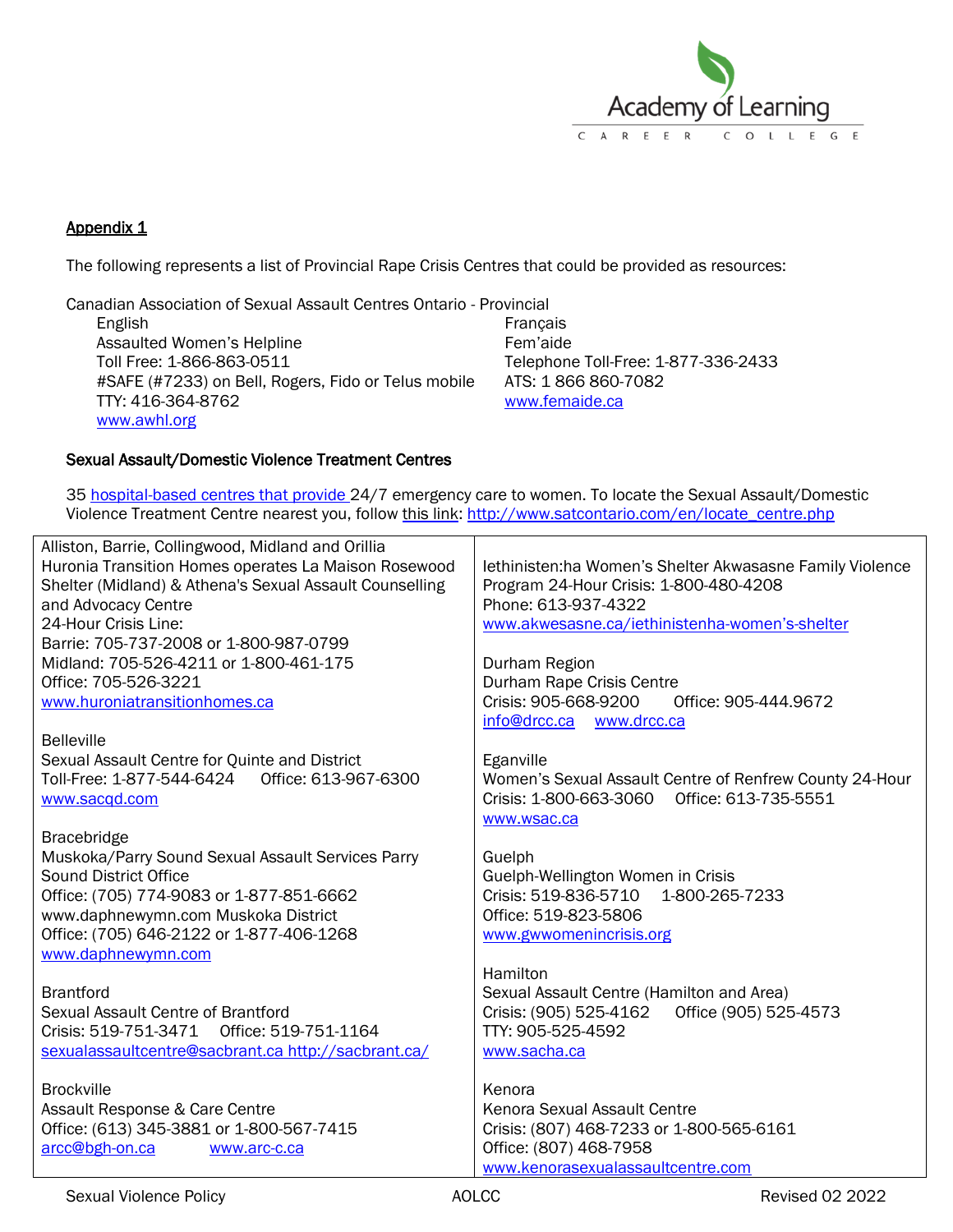

| Chatham<br>Chatham-Kent Sexual Assault Crisis Centre 24-Hour<br>Crisis Line: 519-354-8688 Office/TTY: 519-354-8908<br>http://cksacc.org/<br>Cornwall<br>Sexual Assault Support Services for Women<br>Office: 613-932-1755<br>http://sassforwomen.ca/ | Kingston<br>Sexual Assault Centre Kingston<br>Crisis: 613-544-6424 or 1-877-544-6424<br>Office: 613-545-0762<br>sack@sackingston.com www.sackingston.com                                            |
|------------------------------------------------------------------------------------------------------------------------------------------------------------------------------------------------------------------------------------------------------|-----------------------------------------------------------------------------------------------------------------------------------------------------------------------------------------------------|
| Kitchener-Waterloo<br>Sexual Assault Support Centre of Waterloo Region<br>Crisis: 519.741.8633<br>Office: 519.571.0121<br>info@sascwr.org www.kwsasc.org                                                                                             | YWCA Peterborough Haliburton<br>Crisis: 1-800-461-7656 Office: 705.743.3526 x 130<br>www.ywcapeterborough.org                                                                                       |
| London<br>Sexual Assault Centre London Crisis: 519-438-2272<br>Office 519-439-0844 TTY: 519-439-0690<br>sacl@sacl.ca www.sacl.ca                                                                                                                     | Sault Ste Marie<br>Women in Crisis (Algoma) Inc.<br>Crisis: 705-759-1230 or 1-877-759-1230<br>www.womenincrisis.ca                                                                                  |
| London Abused Women's Centre<br>Office: 519-432-2204<br>E-Mail: info@lawc.on.ca http://lawc.on.ca/                                                                                                                                                   | Sarnia-Lambton<br>Sexual Assault Survivors Centre Sarnia-Lambton<br>Crisis: 519 337-3320 or 1-888-231-0536<br>Office: (519) 337-3154<br>www.sexualassaultsarnia.on.ca                               |
| Peel Region<br>Hope 24/7 (formerly the Sexual Assault/Rape Crisis<br>Centre of Peel)<br>Crisis: 1-800-810-0180<br>Office: (905) 792-0821<br>http://hope247.ca/                                                                                       | Simcoe<br>Haldimand & Norfolk Women's Service<br>TTY: 1-800-815-6419<br>Crisis: 1-800-265-8076<br>Office: 519-426-8048<br>hnws@hnws.on.ca www.hnws.on.ca                                            |
| Newmarket<br>Women's Support Network of York Region<br>Crisis: 1-800-263-6734 or 905-895-6734<br>Office: (905) 895-3646<br>www.womenssupportnetwork.ca                                                                                               | St. Catherines<br>Niagara Region Sexual Assault Centre<br>Crisis: (905) 682-4584<br>Office: (905) 682-7258<br>carsa@sexualassaultniagara.org<br>http://sexualassaultniagara.org/                    |
| North Bay<br>Amelia Rising Women's Sexual Assault Centre of<br>Nipissing/centre d'aggressions sexuelles de Nipissing<br>Crisis: 705-476-3355<br>Office: 705-840-2403<br>TTY: (705) 840-5877<br>info@ameliarising.ca<br>www.ameliarising.ca           | <b>Thunder Bay</b><br>Thunder Bay Sexual Assault and Sexual Abuse Crisis and<br><b>Counselling Centre</b><br>Office: (807) 345-0894 or 1-866-311-5927<br>tbcounselling@tbsasa.org<br>www.tbsasa.org |
| Oakville<br>Sexual Assault & Violence Intervention Services of Halton<br>Crisis: 905-875-1555 or 1-877-268-8416<br>Office: 905-825-3622<br>www.savisofhalton.org                                                                                     | <b>Timmins</b><br>Timmins and Area Women in Crisis<br>Crisis: 1-877-268-8380 (sexual assault)<br>Crisis: 1-855-827-7233 (shelter) Office: (705) 268-8381<br>info@tawc.ca http://www.tawc.ca/        |